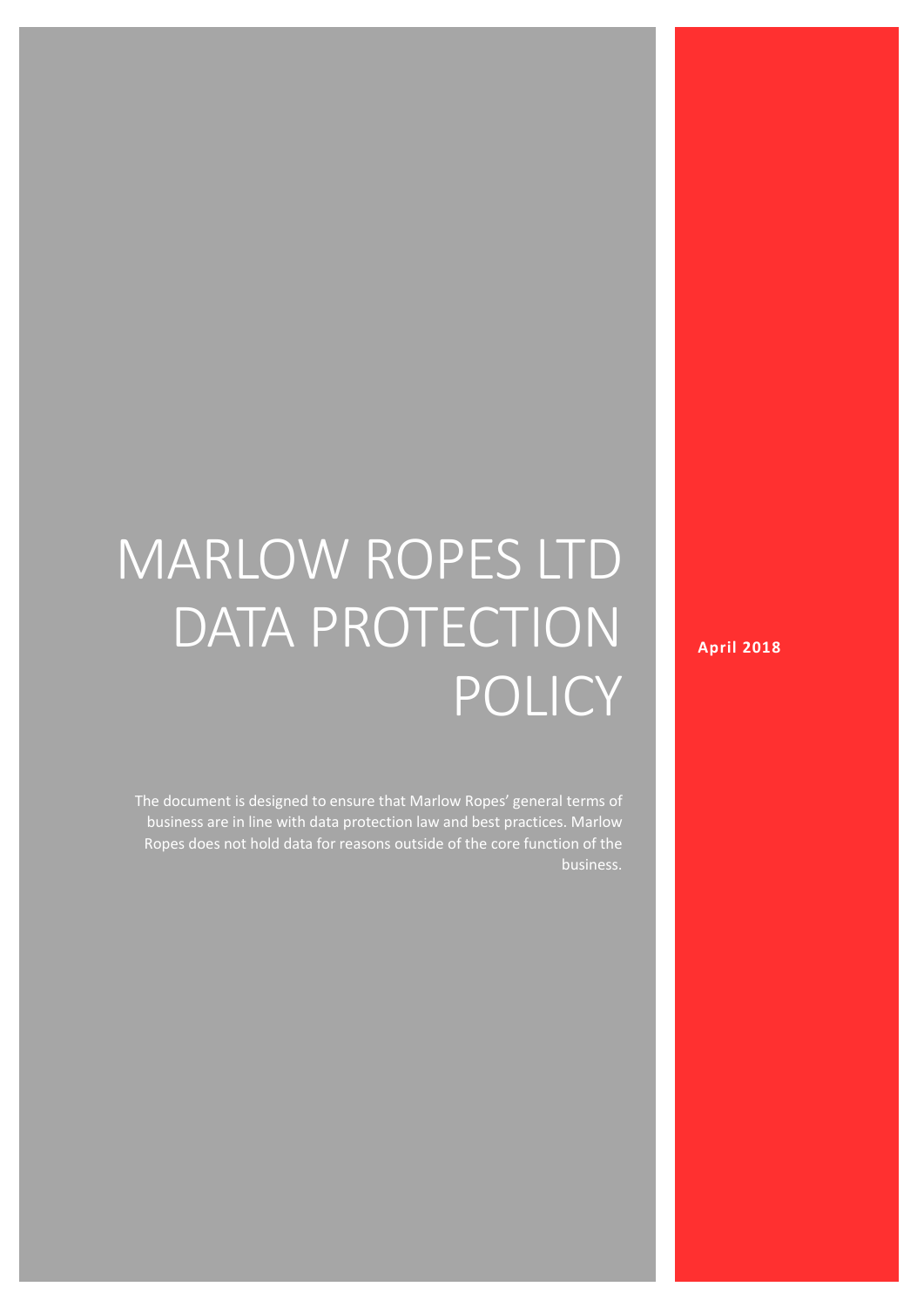

#### **Executive Summary**

#### **1) What information we hold and why?**

All of the information that Marlow Ropes holds is directly aligned to the core function of the business and not used in any other fashion. Marlow Ropes are primarily concerned with the data protection act with regard to staffing and recruitment.

#### **2) Are people aware of the information that we hold about them?**

Marlow Ropes have addressed these issues in the following manner,

- Staffing data protection is addressed in the Data Protection Policy addendum to the company handbook.
- There is a statement included on our application form for job applications.
- Data that we hold on suppliers and customers can be considered as within the parameters of "Legitimate Interest", but is also addressed in our Privacy Statement, available on our website and emailed to relevant parties.

#### **3) Is the information being held securely?**

All personnel information in paper format is stored securely by the Managing Director, the Financial Controller (Data protection officer) and the Production Manager in a locked cabinet or cupboard.

Electronic data is securely stored and password protected in the following locations, which are all only accessible by the people detailed below:

- Employment contract database Chairman
- Employment files Managing Director
- Quartix Driver Tracking System Chairman, Directors
- Sickness and absence spreadsheet Finance Team
- Sage Payroll Financial Controller, Payroll Administrator
- Marlow Ropes company auto enrolment scheme Financial Controller
- Interview documents are destroyed in the event of unsuccessful applications
- All external body data (customer and supplier) is held within CRM and Accounting software.

#### **4) Is our information up to date and accurate?**

We will formally update our personal information once a year as part of the review process. In addition, the employees are aware that it is their responsibility to inform their line manager of any change in circumstances.

#### **5) What is our deletion of data policy**

Marlow Ropes will evaluate data retention after the financial year end against the parameters within this document.

#### **6) Data placed on company website**

All information placed on the company website, relevant to the data protection act, is discussed with the individuals before actioning.

#### **7) Trained Staff**

All staff members have been trained with respect to their general responsibilities regarding data protection. In addition, training has been provided to individuals dealing with specific data within the business.

- Data Protection Officer
- Finance team members involved with payroll
- Managers & Directors

#### **8) Request for data**

In the event that there is a request for data by internal or external parties then this should be channelled through the data protection officer.

#### **9) Notification to the ICO commission**

Marlow Ropes has registered with the ICO for best practice although it is felt not necessary within the core business.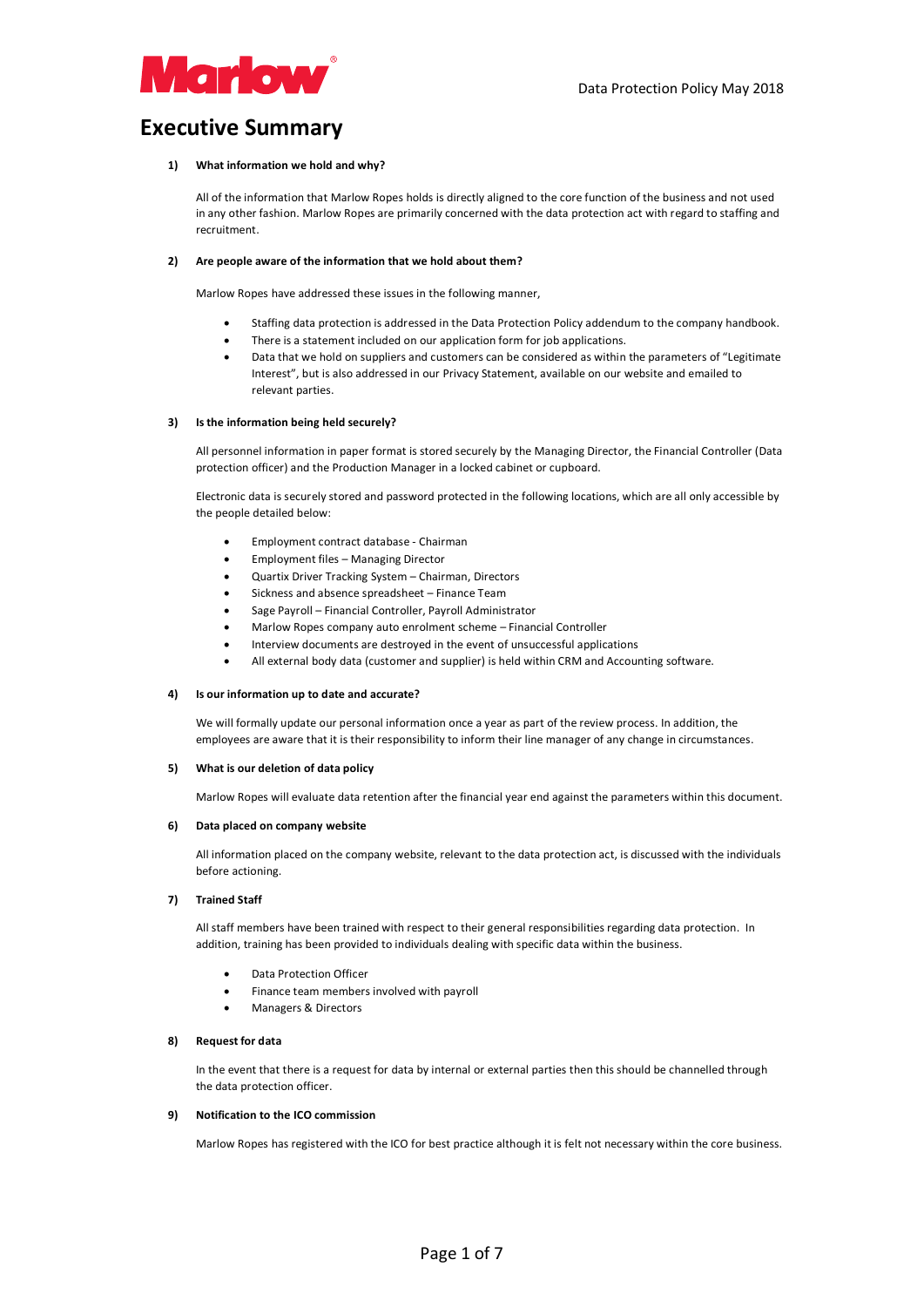

## **Data protection policy**

#### **Context and overview**

### **Key details**

|           | • Policy prepared by:              | Jon Mitchell |
|-----------|------------------------------------|--------------|
| $\bullet$ | Data protection officer            | Mark Fryer   |
| $\bullet$ | Approved by board / management on: | 09/05/2018   |
|           | • Policy became operational on:    | 09/05/2018   |
| $\bullet$ | Next review date:                  | 01/01/2020   |

### **Introduction**

Marlow Ropes Limited needs to gather and use certain information about individuals.

These can include customers, suppliers, business contacts, employees and other people the organisation has a relationship with or may need to contact.

This policy describes how this personal data must be collected, handled and stored to meet the company's data protection standards — and to comply with the law.

### **Why this policy exists**

This data protection policy ensures Marlow Ropes;

- Complies with data protection law and follows good practice
- Protects the rights of staff, customers and partners
- Is open about how it stores and processes individuals' data
- Protects itself from the risks of a data breach

### **Data protection law**

The Data Protection Act 1998 and the EU General Data Protection Regulations 2018 describe how organisations — including Marlow Ropes— must collect, handle and store personal information.

These rules apply regardless of whether data is stored electronically, on paper or on other materials.

To comply with the law, personal information must be collected and used fairly, stored safely and not disclosed unlawfully.

The Data Protection Act is underpinned by eight important principles. These say that personal data must:

- 1. Be processed fairly and lawfully
- 2. Be obtained only for specific, lawful purposes
- 3. Be adequate, relevant and not excessive
- 4. Be accurate and kept up to date
- 5. Not be held for any longer than necessary
- 6. Processed in accordance with the rights of data subjects
- 7. Be protected in appropriate ways
- 8. Not be transferred outside the European Economic Area (EEA), unless that country or territory also ensures an adequate level of protection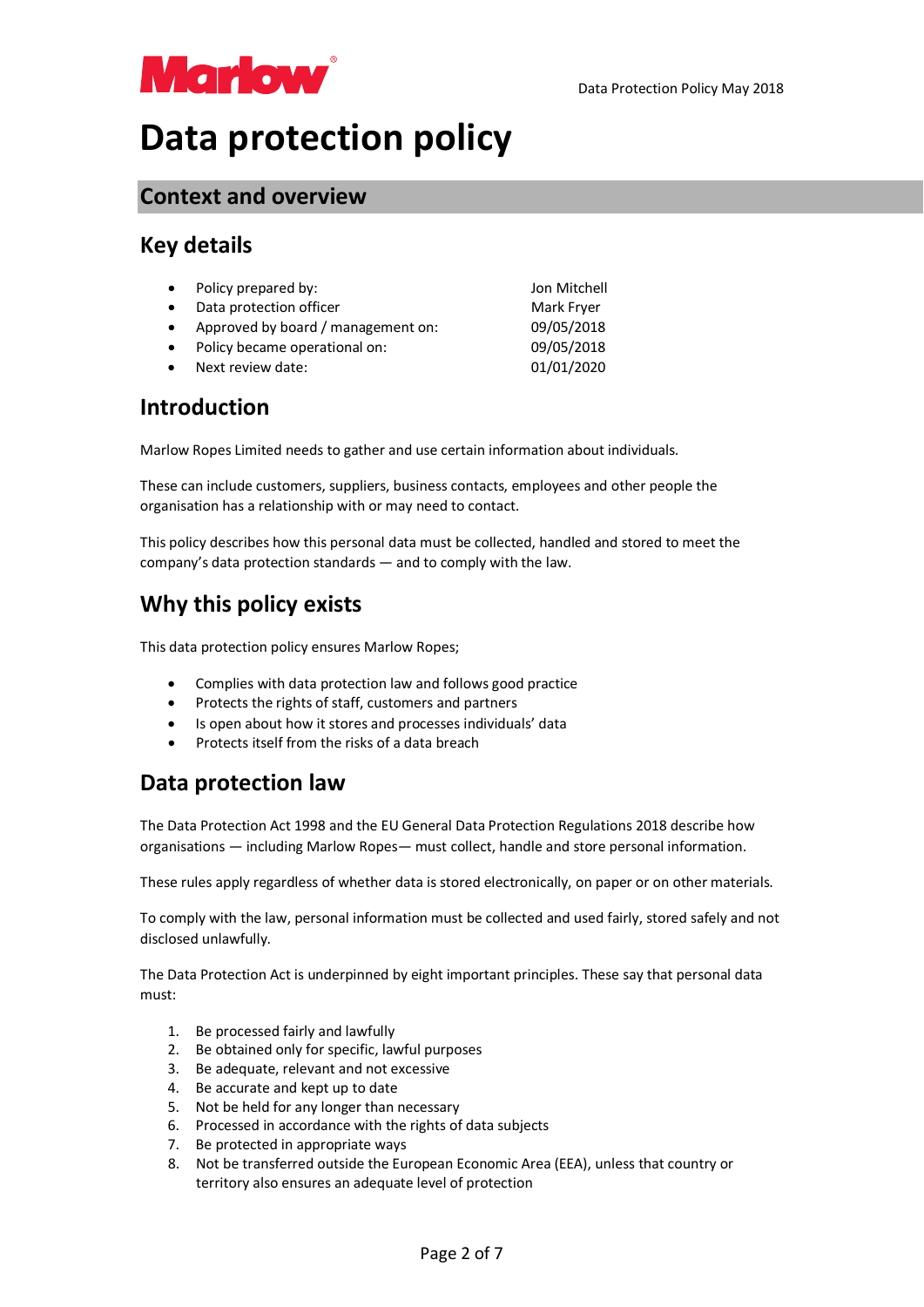

### **People, risks and responsibilities**

### **Policy scope**

This policy applies to:

- The head office of Marlow Ropes
- All branches of Marlow Ropes
- All staff and volunteers of Marlow Ropes
- All contractors, suppliers and other people working on behalf of Marlow Ropes

It applies to all data that the company holds relating to identifiable individuals, even if that information technically falls outside of the Data Protection Act 1998. This can include:

- Names of individuals
- Postal addresses
- Email addresses
- Telephone numbers
- Employee data (which is covered in a separate document as part of the overall Company handbook.)

### **Data protection risks**

This policy helps to protect Marlow Ropes from some very real data security risks, including:

- **Breaches of confidentiality.** For instance, information being given out inappropriately.
- **Failing to offer choice.** For instance, all individuals should be free to choose how the company uses data relating to them.
- **Reputational damage.** For instance, the company could suffer if hackers successfully gained access to sensitive data.

### **Responsibilities**

Everyone who works for or with Marlow Ropes has some responsibility for ensuring data is collected, stored and handled appropriately.

Each team that handles personal data must ensure that it is handled and processed in line with this policy and data protection principles.

However, these people have key areas of responsibility:

- The **board of directors** is ultimately responsible for ensuring that Marlow Ropes meets its legal obligations.
- **Mark Fryer** [Data Protection Officer] is responsible for:
	- o Keeping the board updated about data protection responsibilities, risks and issues.
	- o Reviewing all data protection procedures and related policies, in line with an agreed schedule.
	- $\circ$  Arranging data protection training and advice for the people covered by this policy.
	- o Handling data protection questions from staff and anyone else covered by this policy.
	- $\circ$  Dealing with requests from individuals to see the data Marlow Ropes holds about them (also called 'subject access requests').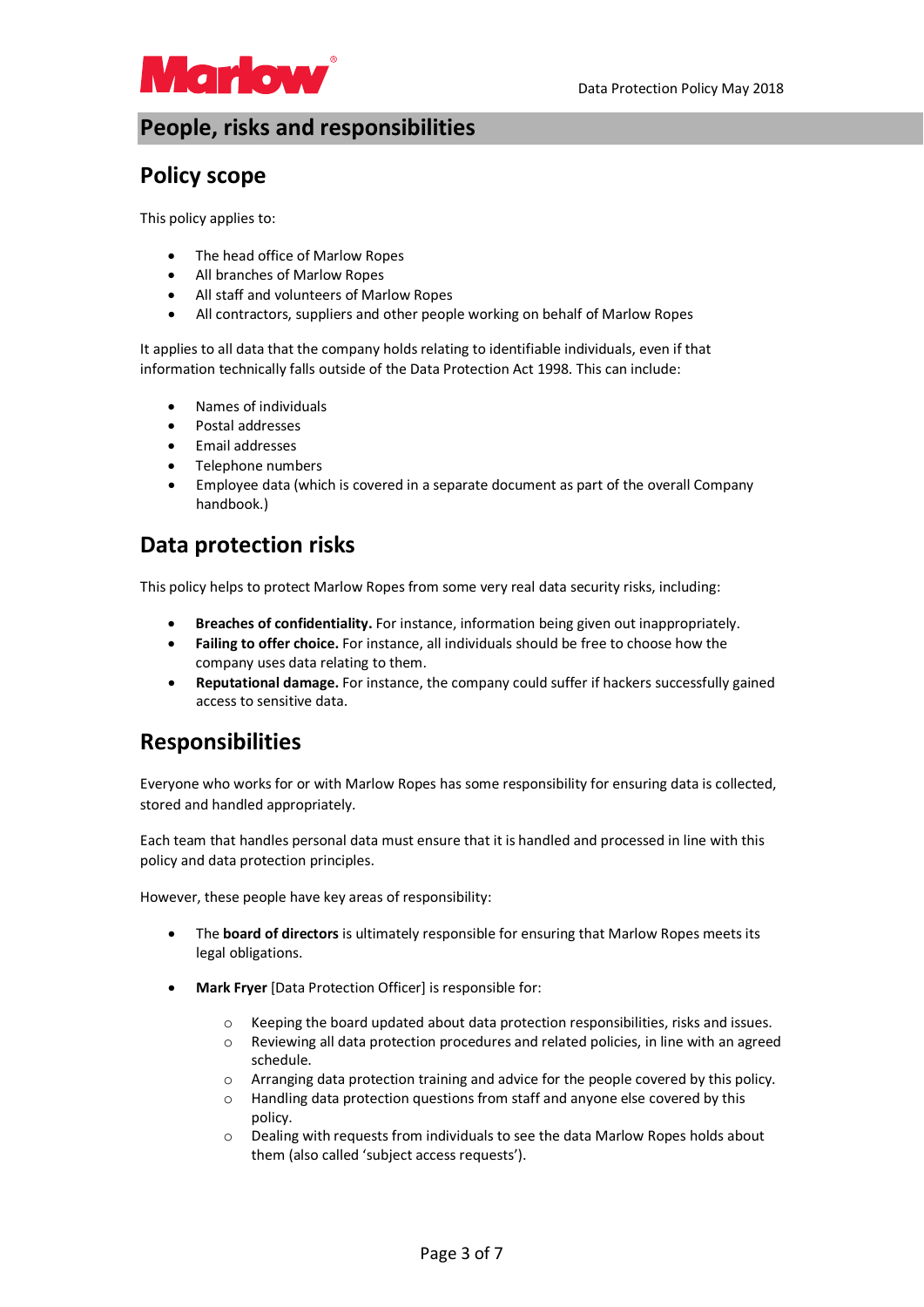

- o Checking and approving any contracts or agreements with third parties that may handle the company's sensitive data.
- **M-Tech Systems Ltd** [IT management] is responsible for:
	- o Ensuring all systems, services and equipment used for storing data meet acceptable security standards.
	- o Performing regular checks and scans to ensure security hardware and software is functioning properly.
	- o Evaluating any third-party services the company is considering using to store or process data. For instance, cloud computing services.
- **Emma Donovan** [Marketing Manager] is responsible for:
	- o Approving any data protection statements attached to communications such as emails and letters.
	- o Addressing any data protection queries from journalists or media outlets like newspapers.
	- $\circ$  Where necessary, working with other staff to ensure marketing initiatives abide by data protection principles.

#### **General staff guidelines**

- The only people able to access data covered by this policy should be those who **need it for their work**.
- Data **should not be shared informally**. When access to confidential information is required, employees can request it from their line managers.
- Marlow Ropes **will provide training** to all employees to help them understand their responsibilities when handling data.
- Employees should keep all data secure, by taking sensible precautions and following the guidelines below.
- In particular, **strong passwords must be used** and they should never be shared.
- Personal data **should not be disclosed** to unauthorised people, either within the company or externally.
- Data should be **regularly reviewed and updated** if it is found to be out of date. If no longer required, it should be deleted and disposed of.
- Employees **should request help** from their line manager or the data protection officer if they are unsure about any aspect of data protection.

#### **Data storage**

These rules describe how and where data should be safely stored. Questions about storing data safely can be directed to the Data Protection Officer or IT management.

When data is **stored on paper,** it should be kept in a secure place where unauthorised people cannot see it.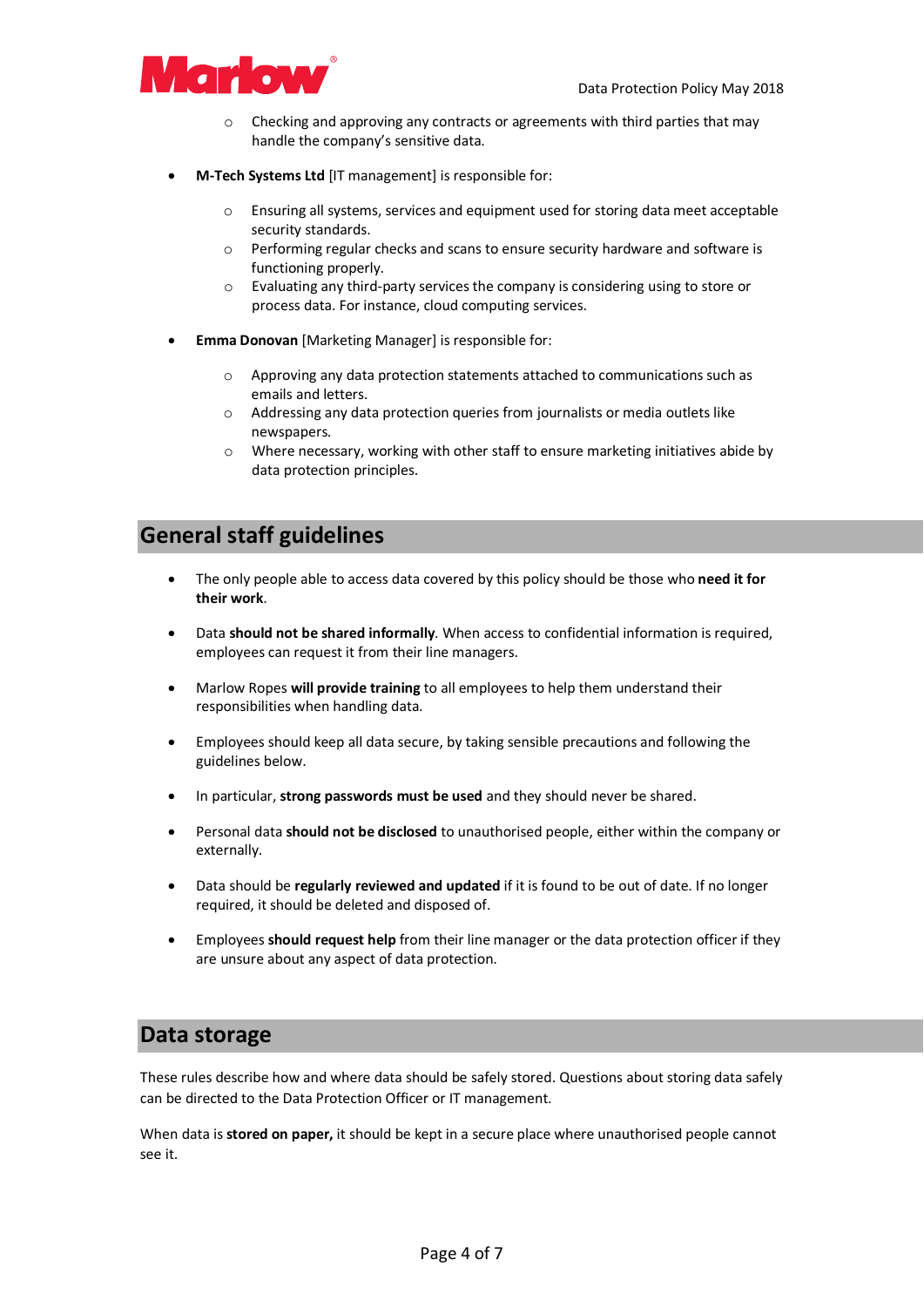

These guidelines also apply to data that is usually stored electronically but has been printed out for some reason:

- When not required, the paper or files should be kept **in a locked drawer or filing cabinet**.
- Employees should make sure paper and printouts are **not left where unauthorised people could see them**, such as on a printer.
- **Data printouts should be shredded** and disposed of securely when no longer required.

When data is **stored electronically**, it must be protected from unauthorised access, accidental deletion and malicious hacking attempts:

- Marlow Ropes have no on-site servers, all data being stored a hosted cloud environment.
- Data should **never be saved directly** to laptops or other mobile devices like tablets or smart phones.
- All servers and computers containing data should be protected by **approved security software and a firewall**.
- Remote access to Company hosted servers or internet access on Company laptops or other mobile devices is **not permitted via unsecured Wi-Fi networks**.
- Data should be **protected by strong passwords** that are changed regularly and never shared between employees.
- If data is **stored on removable media** (like a CD or DVD), these should be kept locked in the secure Data Cabinet when not being used.
- Data should only be stored on **designated drives and servers** and should only be uploaded to an **approved cloud computing service**.
- Data should be **backed up frequently**. Those backups should be tested regularly, in line with the company's standard backup procedures.

#### **Data use**

Personal data is of no value to Marlow Ropes unless the business can make use of it. However, it is when personal data is accessed and used that it can be at the greatest risk of loss, corruption or theft:

- When working with personal data, employees should ensure **the screens of their computers are always locked** when left unattended.
- Personal data **should not be shared informally**. In particular, it should never be sent by email, as this form of communication is not secure.
- Data must be **encrypted before being transferred electronically**. The IT manager can explain how to send data to authorised external contacts.
- Personal data should **never be transferred outside of the European Economic Area**.
- Employees **should not save copies of personal data to their own computers.** Always access and update the central copy of any data.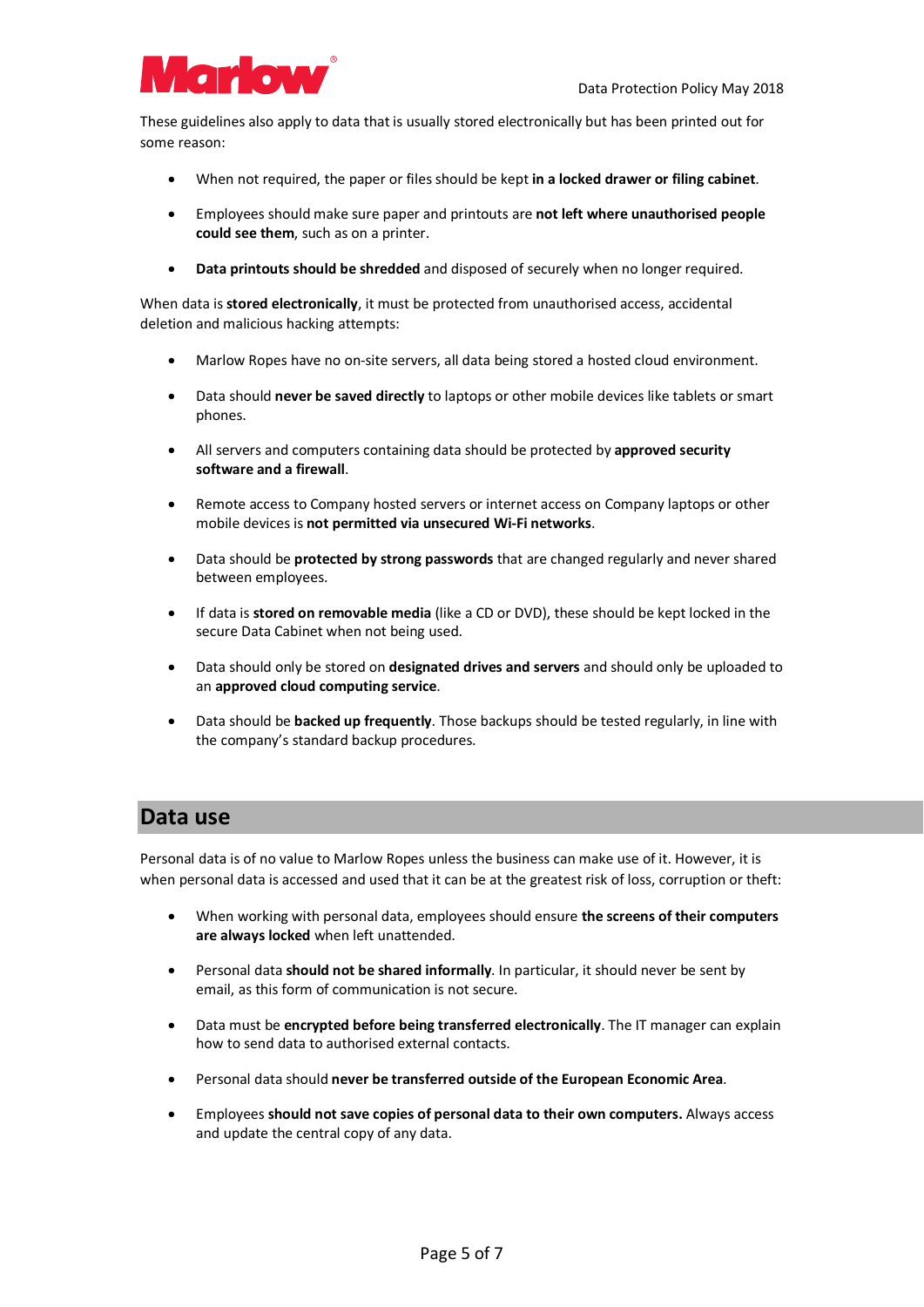

• Any data sent to employees via email (such as unsolicited CV's) should be saved in the appropriate location and **securely deleted from the email account**

#### **Data accuracy**

The law requires Marlow Ropes to take reasonable steps to ensure data is kept accurate and up to date.

The more important it is that the personal data is accurate, the greater the effort Marlow Ropes should put into ensuring its accuracy.

It is the responsibility of all employees who work with data to take reasonable steps to ensure it is kept as accurate and up to date as possible.

- Data will be held in **as few places as necessary**. Staff should not create any unnecessary additional data sets.
- Staff should **take every opportunity to ensure data is updated.** For instance, by confirming a customer's details when they call.
- Marlow Ropes will make it **easy for data subjects to update the information** Marlow Ropes holds about them.
- Data should be **updated as and when inaccuracies are discovered**. For instance, if a customer can no longer be reached on their stored telephone number, it should be removed from the database.
- It is the marketing manager's responsibility to ensure **marketing databases are checked and updated on a regular basis.**

#### **Subject access requests**

All individuals who are the subject of personal data held by Marlow Ropes are entitled to:

- Ask **what information** the company holds about them and why.
- Ask **how to gain access** to it.
- Be informed **how to keep it up to date.**
- Be informed how the company is **meeting its data protection obligations**.

If an individual contacts the company requesting this information, this is called a subject access request.

Subject access requests from individuals should be made by email, addressed to the Data Protection Officer at mark.fryer@marlowropes.com. The Data Protection Officer can supply a standard request form, although individuals do not have to use this.

Individuals will not be charged for this initial request. Further copies and excessive, unfounded or repetitive requests will be charged at £10 per request. The data controller will aim to provide the relevant data within 14 days.